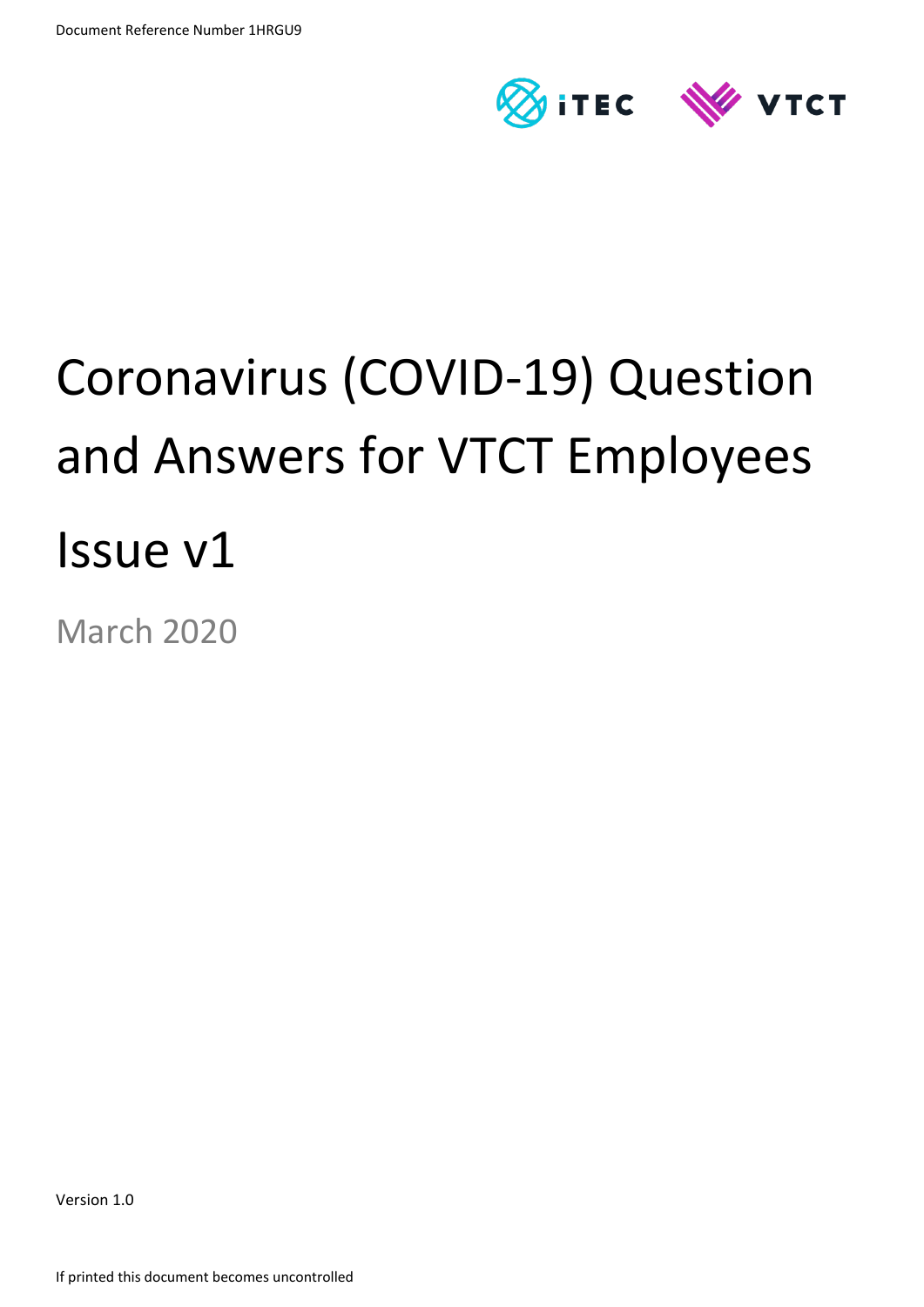

#### **Contents**

| 1.   |      |        |                                                                                                              |  |  |
|------|------|--------|--------------------------------------------------------------------------------------------------------------|--|--|
| 2.   |      |        |                                                                                                              |  |  |
|      | 2.1. |        |                                                                                                              |  |  |
| 2.2. |      |        | What happens if I have had contact with someone with Coronavirus or someone who has just travelled           |  |  |
| 2.3. |      |        |                                                                                                              |  |  |
| 2.4. |      |        | Because of an underlying condition I feel I am particularly vulnerable, do I get any special considerations4 |  |  |
|      | 2.5. |        | What happens if I do not wish to attend work because I am worried about catching Coronavirus  4              |  |  |
|      | 2.6. |        |                                                                                                              |  |  |
|      |      |        |                                                                                                              |  |  |
|      | 3.1. |        |                                                                                                              |  |  |
|      | 3.2. |        |                                                                                                              |  |  |
|      |      | 3.2.1. |                                                                                                              |  |  |
|      |      | 3.2.2. |                                                                                                              |  |  |
| 4.   |      |        |                                                                                                              |  |  |
| 5.   |      |        |                                                                                                              |  |  |
| 6.   |      |        |                                                                                                              |  |  |
| 7.   |      |        |                                                                                                              |  |  |
|      | 7.1. |        |                                                                                                              |  |  |
|      | 8.   |        |                                                                                                              |  |  |
|      | 8.1. |        |                                                                                                              |  |  |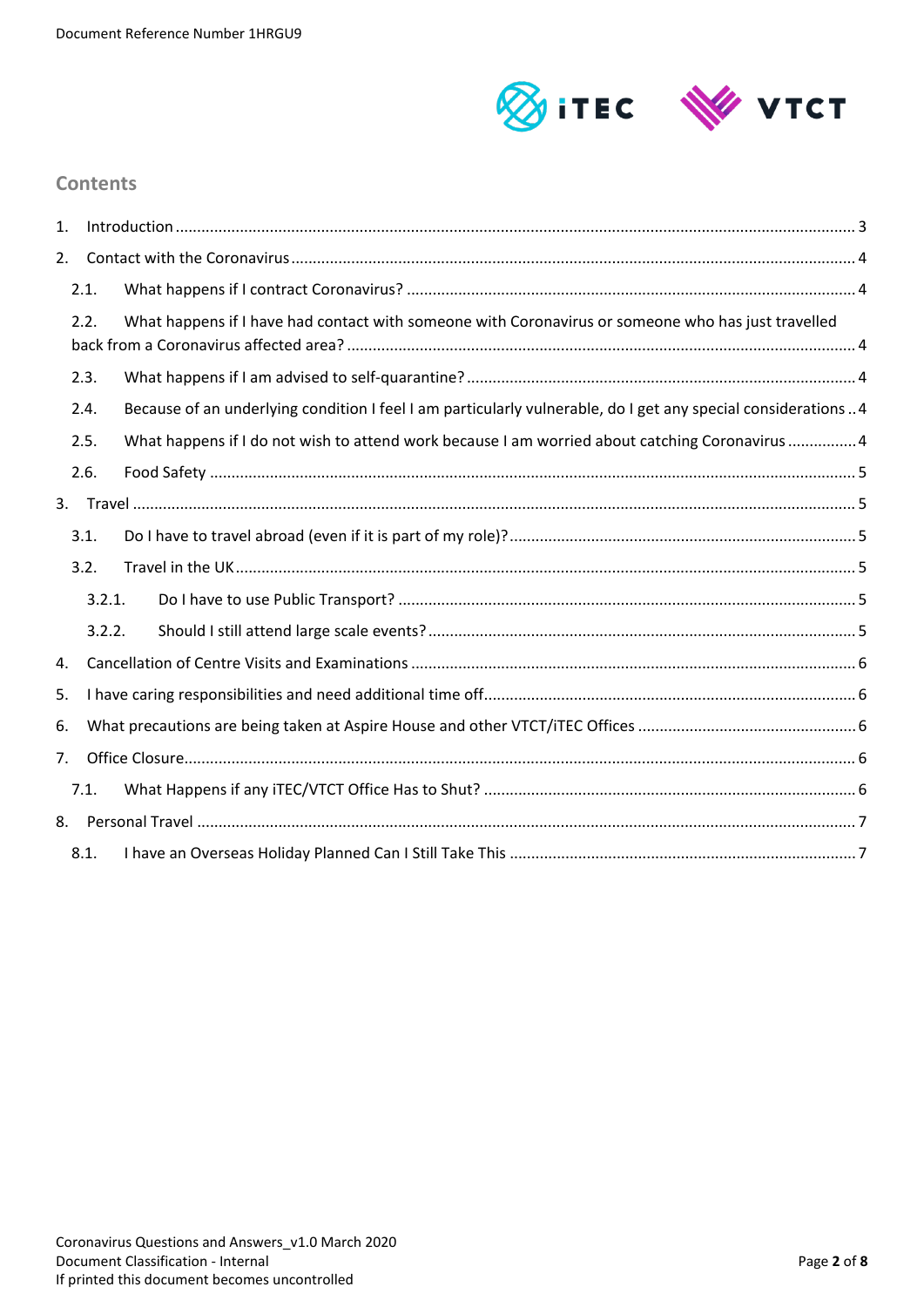

## <span id="page-2-0"></span>**1. Introduction**

This Question and Answer Sheet is to be read in conjunction with any communications issued by VTCT on the Coronavirus by the CEO or his representative.

Human to human transmission of Coronavirus is happening. It's not known for definite how the virus spreads, however it's generally thought to be in the same way the flu is spread. Think dirty hands, dirty surfaces and objects, respiratory droplets, sneezing, coughing and even breathing. Therefore, the highest levels of personal hygiene are essential (but shouldn't it always be!).

It's worth remembering that the most effective ways of preventing transmission of any flu-like disease include:

- Catching coughs, sneezes and running noses in disposable tissues Catch it, Bin it, Kill it
- Carrying hand sanitiser with you at all times. Use after sneezing, coughing and touching dirty surfaces for example
- Regularly wash hands correctly following the prescribed method with soap and water, or use alcohol sanitiser if handwashing facilities are not available. You can read more about the correct hand washing routine [here.](https://www.who.int/gpsc/clean_hands_protection/en/) You should wash your hands:
	- before leaving home
	- on arrival at work
	- after using the toilet
	- after breaks
	- before food preparation
	- before eating any food, including snacks
	- before leaving work
	- after using public transport
- Avoid necessarily touching your own mouth, face, eyes and nose
- Avoid people who are seemingly unwell with flu-like symptoms
- if you are worried about your symptoms or those of colleague family member or friend, please call NHS 111. Do not go directly to your GP or other healthcare environment

For general information about the current situation on the Coronavirus and how this is affecting the UK, the government publishes information and daily updates here: [https://www.gov.uk/guidance/coronavirus-covid-19](https://www.gov.uk/guidance/coronavirus-covid-19-information-for-the-public) [information-for-the-public](https://www.gov.uk/guidance/coronavirus-covid-19-information-for-the-public). This includes helpful information on who should consider self-isolating, particularly for those people who have recently travelled to affected countries.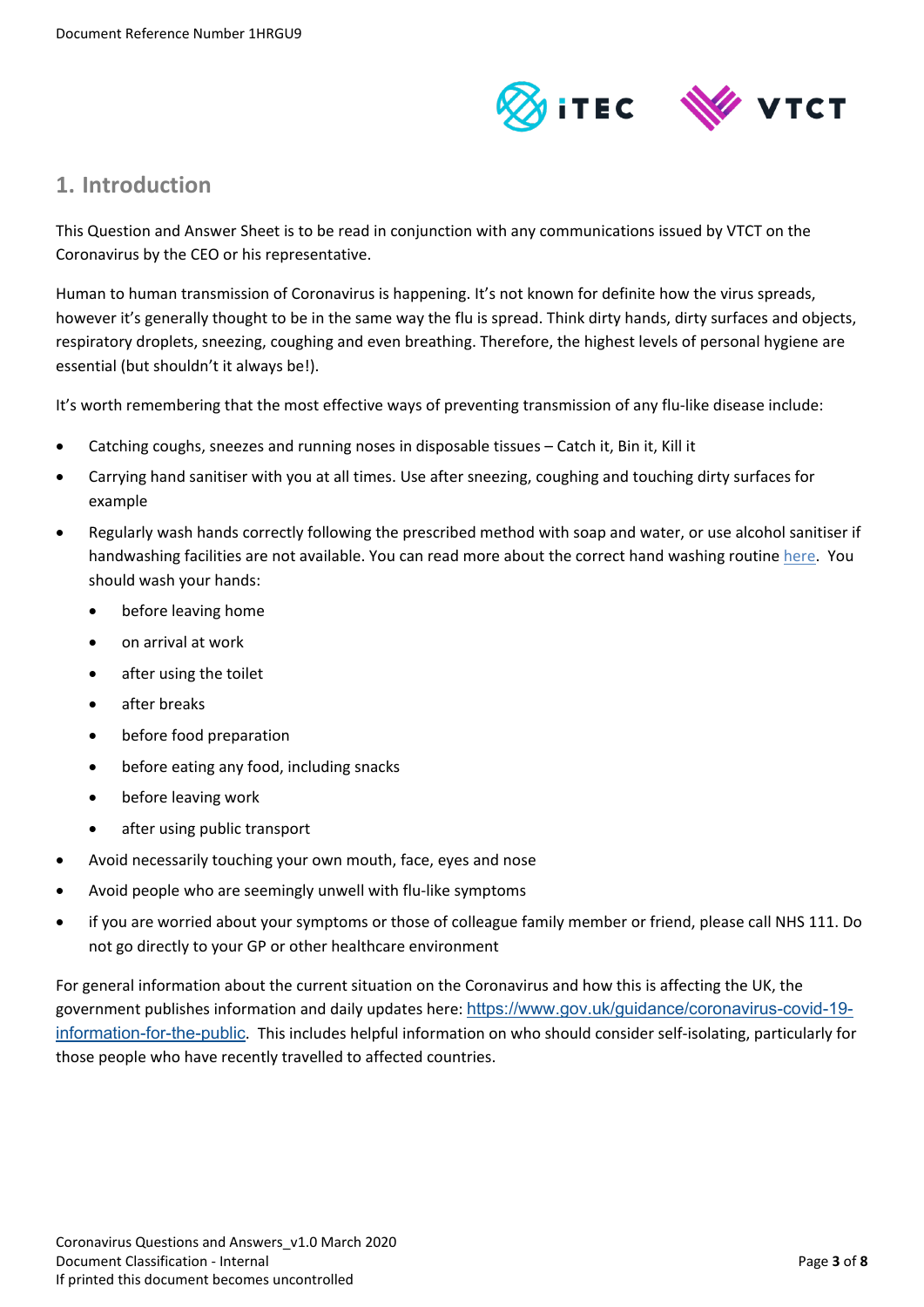

<span id="page-3-0"></span>

## <span id="page-3-1"></span>**2.1. What happens if I contract Coronavirus?**

Please ensure you (or a member of your family) report this to Pam Praine, Head of Human Resources as soon as possible. If you are off sick with Coronavirus, then usual sick leave and pay policies apply.

Pam Praine can be contacted on: Email: [pampraine@vtct.org.uk](mailto:pampraine@vtct.org.uk) Work Number: 02380 684516 (Internal 216) Mobile: 07766 258678

# <span id="page-3-2"></span>**2.2. What happens if I have had contact with someone with Coronavirus or someone who has just travelled back from a Coronavirus affected area?**

If you have been in contact with someone with Coronavirus please call NHS 111 and follow their advice, do not attend work until you have done so. If you are in contact with someone who has just travelled back from a Coronavirus affected area, please check the updates published by the government (see link above). If you are still concerned call NHS 111.

## <span id="page-3-3"></span>**2.3. What happens if I am advised to self-quarantine?**

If you are self-quarantining because you have returned from a high risk area or you may have been infected, we would ask you to continue with this self-quarantining. If possible you should work from home during this period, and we will do all we can to facilitate this even if this means you are not carrying out your normal duties. During this period, you will receive your full pay.

If for any reason you cannot work from home having explored all opportunities, please notify HR, you will continue to receive full pay during this period.

# <span id="page-3-4"></span>**2.4. Because of an underlying condition I feel I am particularly vulnerable, do I get any special considerations**

If you are pregnant (or think you may be pregnant), are undergoing treatment or have a medical condition that you believe makes you more vulnerable, please speak with Human Resources to confidentially discuss your concerns and look at any adjustments that can be made.

# <span id="page-3-5"></span>**2.5. What happens if I do not wish to attend work because I am worried about catching Coronavirus**

We will continue to review the situation regarding Coronavirus and provide updates accordingly. However, at the present time it is expected that you will attend work as normal. If you choose to refuse to attend work this will be dealt with under the usual absence management procedures.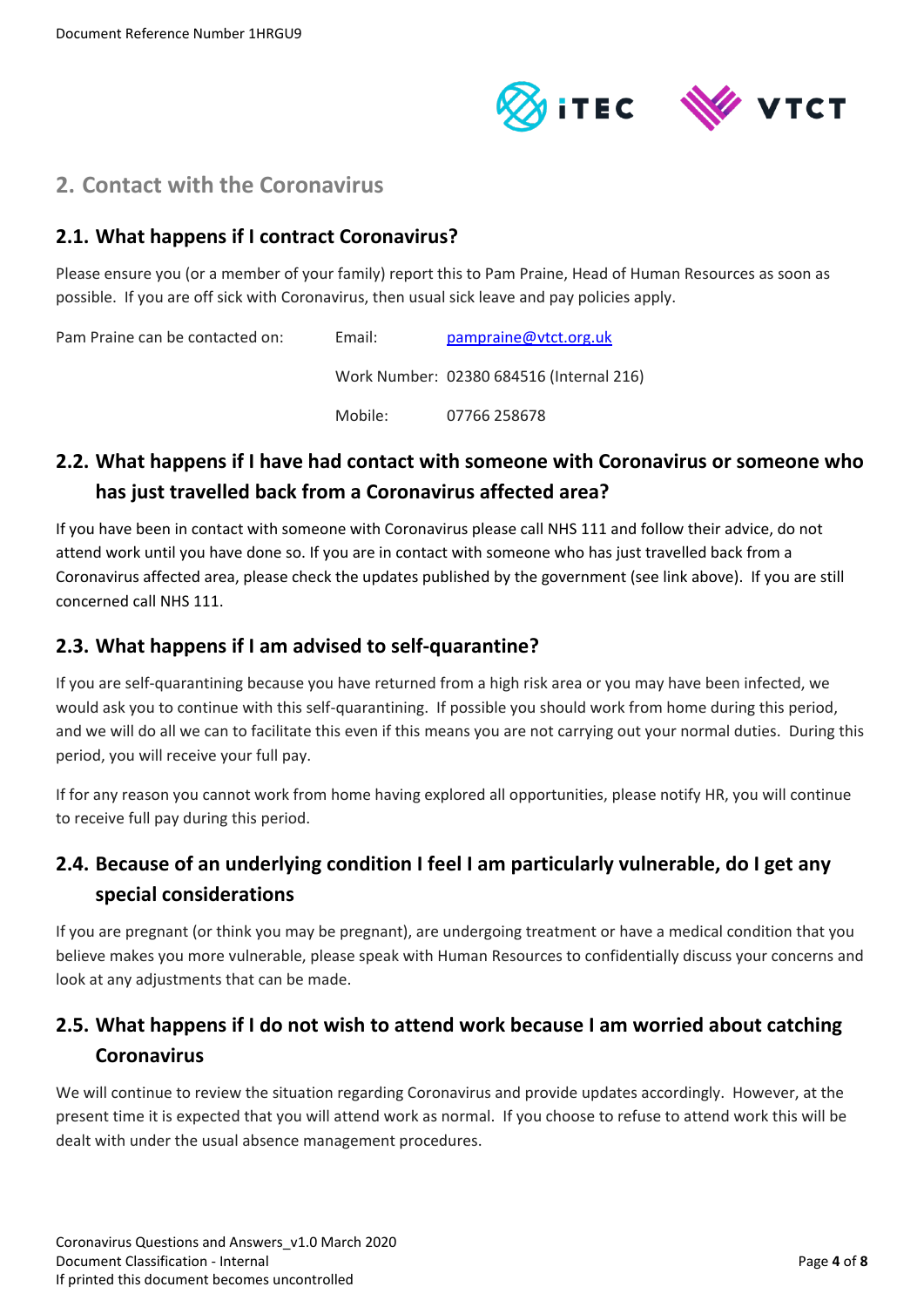

### <span id="page-4-0"></span>**2.6. Food Safety**

So far, there is no evidence that the virus can be transmitted through food. However, normal food hygiene and hand washing routines should be followed. Please see above.

<span id="page-4-1"></span>**3. Travel**

## <span id="page-4-2"></span>**3.1. Do I have to travel abroad (even if it is part of my role)?**

The guidelines in Alan Woods Statement on Coronavirus dated 2 March 2020 applies:

**With immediate effect, all non-essential business travel to any country currently affected by COVID-19 should not be undertaken by VTCT employees, until further notice**. No travel should be taken to: **China, Italy, Hong Kong and Macau, Singapore, Malaysia, Japan, Iran, Republic of Korea, Thailand, Taiwan, Cambodia, Vietnam, Laos, Myanmar.** 

This guidance is being monitored and will be updated accordingly.

At the present time, the only essential travel is for iTEC practical examinations and apprenticeship end-point assessments.

If you are asked to travel abroad on business and do not feel comfortable carrying out this travel, please speak to your line manager. Our general view is that we will try to minimise travel during this time but that where travel is necessary because of the business need, and asking someone to travel to a country is not contrary to government advice or instruction, then we will try to conduct a business as usual policy. If following speaking to your line manager, you require further assistance please speak to HR.

# <span id="page-4-3"></span>**3.2. Travel in the UK**

At the present time there are no restrictions on UK travel. Should the situation change we will review our approach. However, we would encourage everyone to consider alternative methods such as 'remotely' joining meetings. If you are asked to travel and do not feel comfortable with this again, please discuss initially with your line manager and again, if necessary, with advice from HR

#### <span id="page-4-4"></span>**3.2.1. Do I have to use Public Transport?**

At the moment there are no restrictions on using public transport, however, if you have access to a vehicle and prefer to drive you will be reimbursed in accordance with the Travel and Expenses Policy. If you are driving your own vehicle on VTCT business it must be insured for business use and we have had sight of your driving licence and insurance documents.

#### <span id="page-4-5"></span>**3.2.2. Should I still attend large scale events?**

At the present time there are no restrictions on attending large scale events. We will keep this matter under review following any government guidance or instruction. Again, please discuss any concerns initially with your line manager.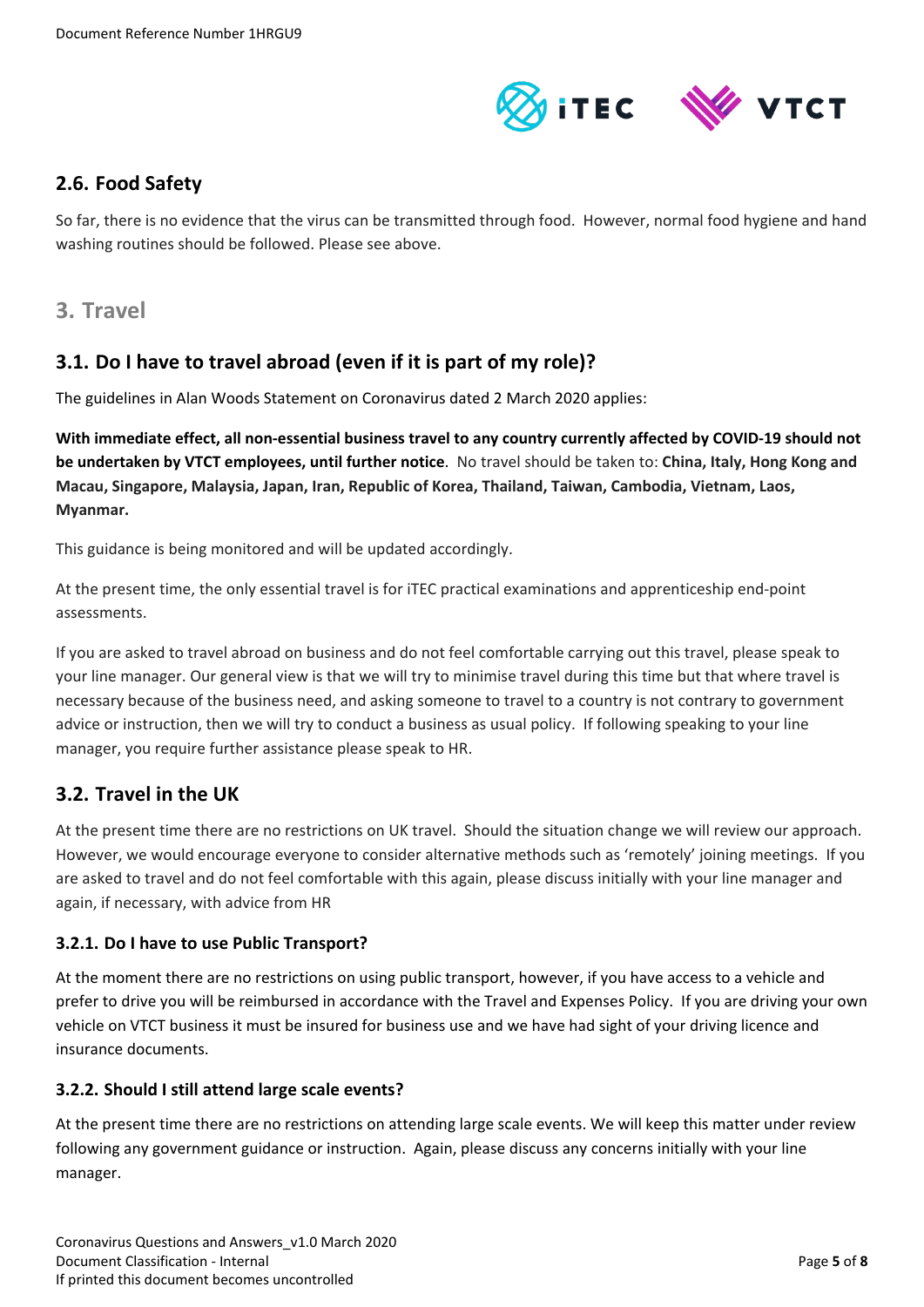

# <span id="page-5-0"></span>**4. Cancellation of Centre Visits and Examinations**

If you are an EQA, Examiner or Apprenticeship Assessor and your pre planned visits are cancelled please ensure that you inform your line manager so that these can be logged. We will then review ensure you are not significantly negatively impacted financially. A final decision has not yet been made but may include advance payments if visits are delayed or other discretionary payments.

# <span id="page-5-1"></span>**5. I have caring responsibilities and need additional time off**

If you need to take additional time off, for example because a school or day centre is closed for deep cleaning, then you may be entitled to paid leave if you are unable to work from home, under the provisions of the Absence Policy and Procedure – Leave for Domestic, Personal or Family Reasons. In the first instance please notify your line manager who will liaise with HR on a case by case basis.

# <span id="page-5-2"></span>**6. What precautions are being taken at Aspire House and other VTCT/iTEC Offices**

Hand sanitisers, hand washing facilities and tissues will be made available within the offices together with our normal cleaning routines. In addition, sprays and wipes will be made available so staff can increase the cleaning of their workstations should they wish. Staff are also encouraged to keep the kitchen areas clean during the day. If there is any reason additional cleaning is required, then this will be arranged.

Our cleaner has been instructed to focus on cleaning work surfaces however, she will only clean clear desks. It is therefore recommended your desk area is kept as clear as possible at the end of the day.

Current advice from the Health and Safety Executive is that air conditioning units should remain operational and not be switched off

# <span id="page-5-3"></span>**7. Office Closure**

# <span id="page-5-4"></span>**7.1. What Happens if any iTEC/VTCT Office Has to Shut?**

If any office has to shut during a working day, staff would be informed and the office would be closed in an orderly manner. If the office needs to be shut outside of normal working hours, you will receive a text notification. Please ensure that your mobile number is correct on iTrent and ICT are informed of any changes.

If the office is shut and you are unable to work from home, you will still continue to receive full pay.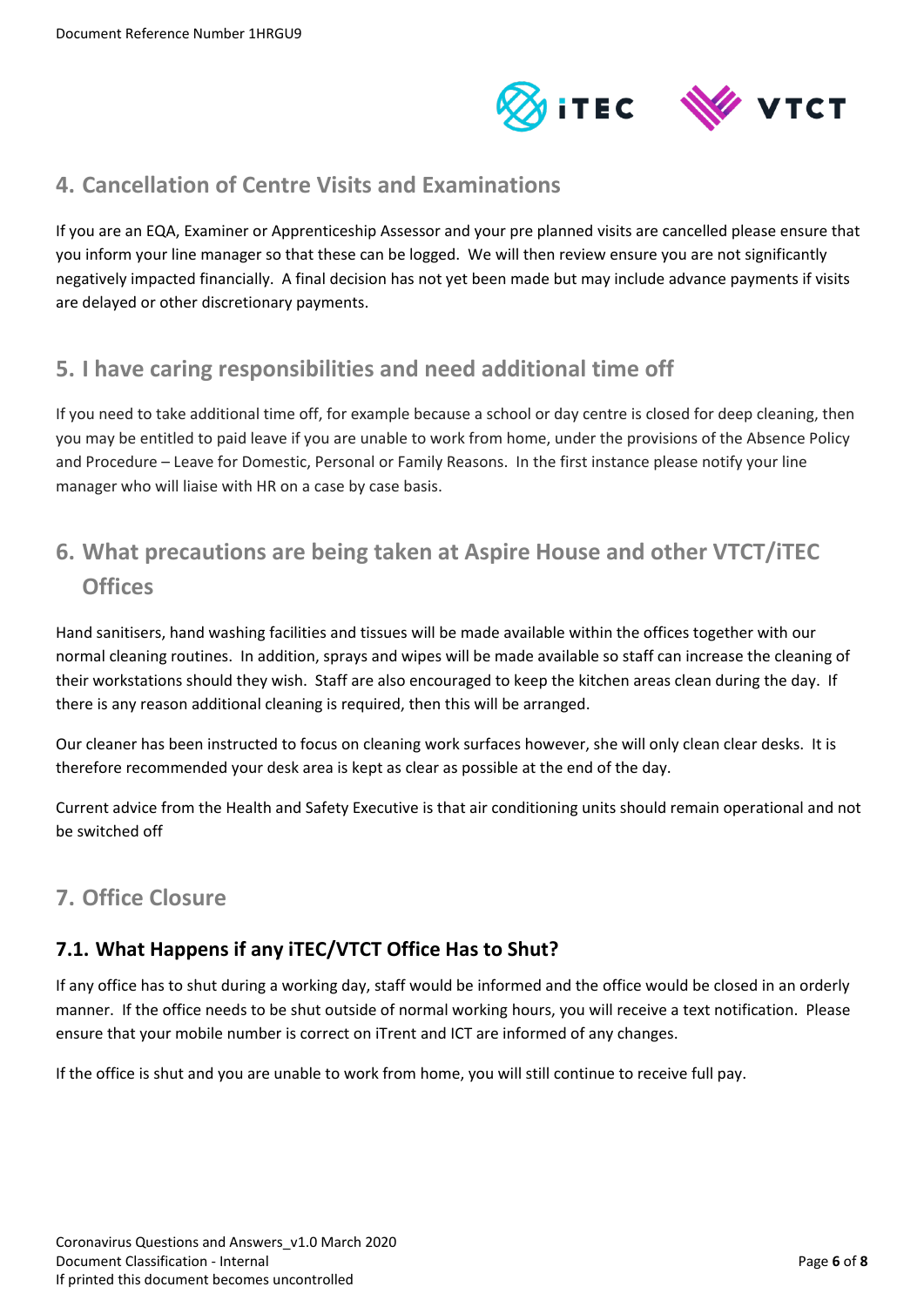

# <span id="page-6-0"></span>**8. Personal Travel**

#### <span id="page-6-1"></span>**8.1. I have an Overseas Holiday Planned Can I Still Take This**

The decision to travel is one for you and your family to make, we would however encourage you to consider the latest government advice.